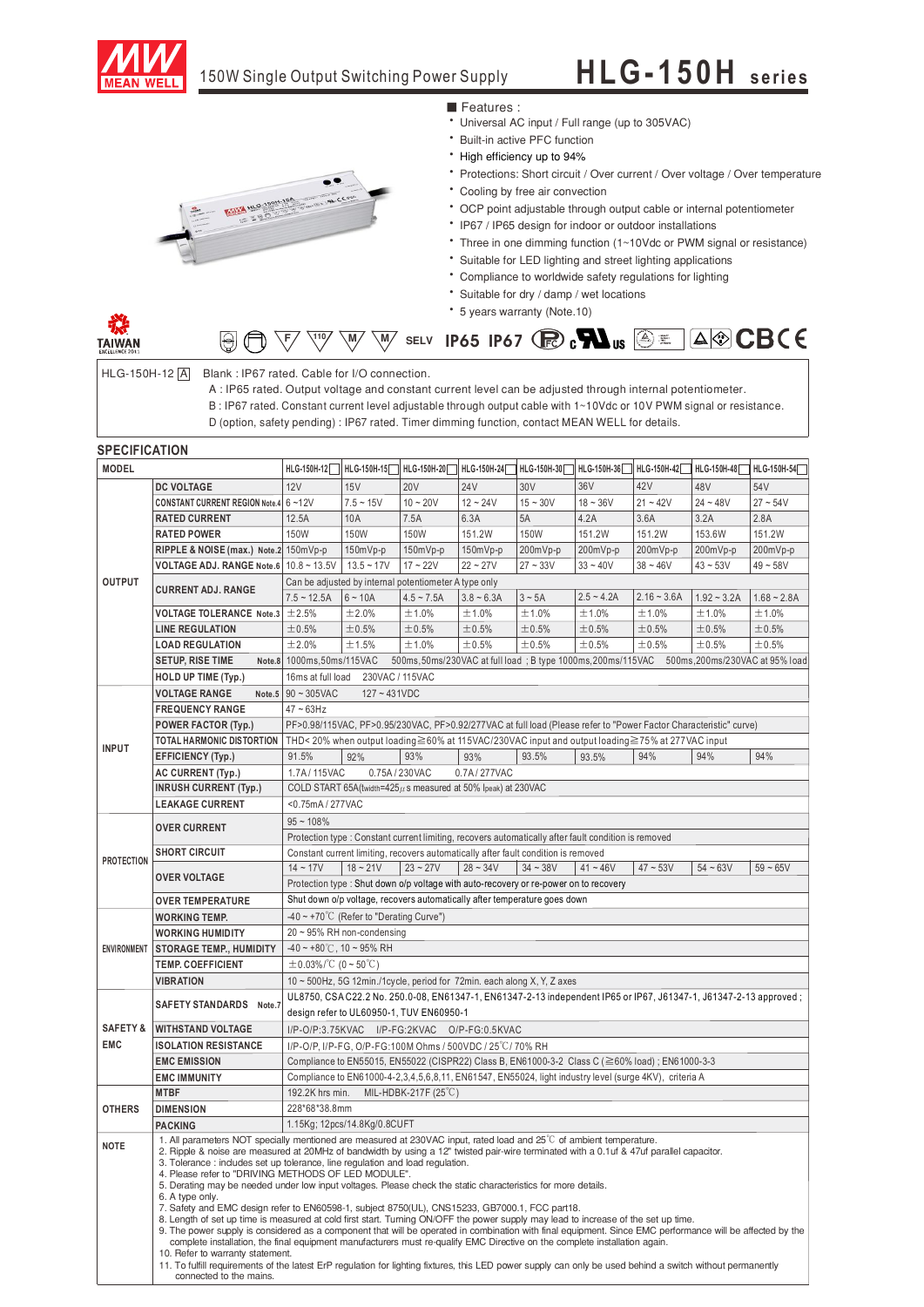

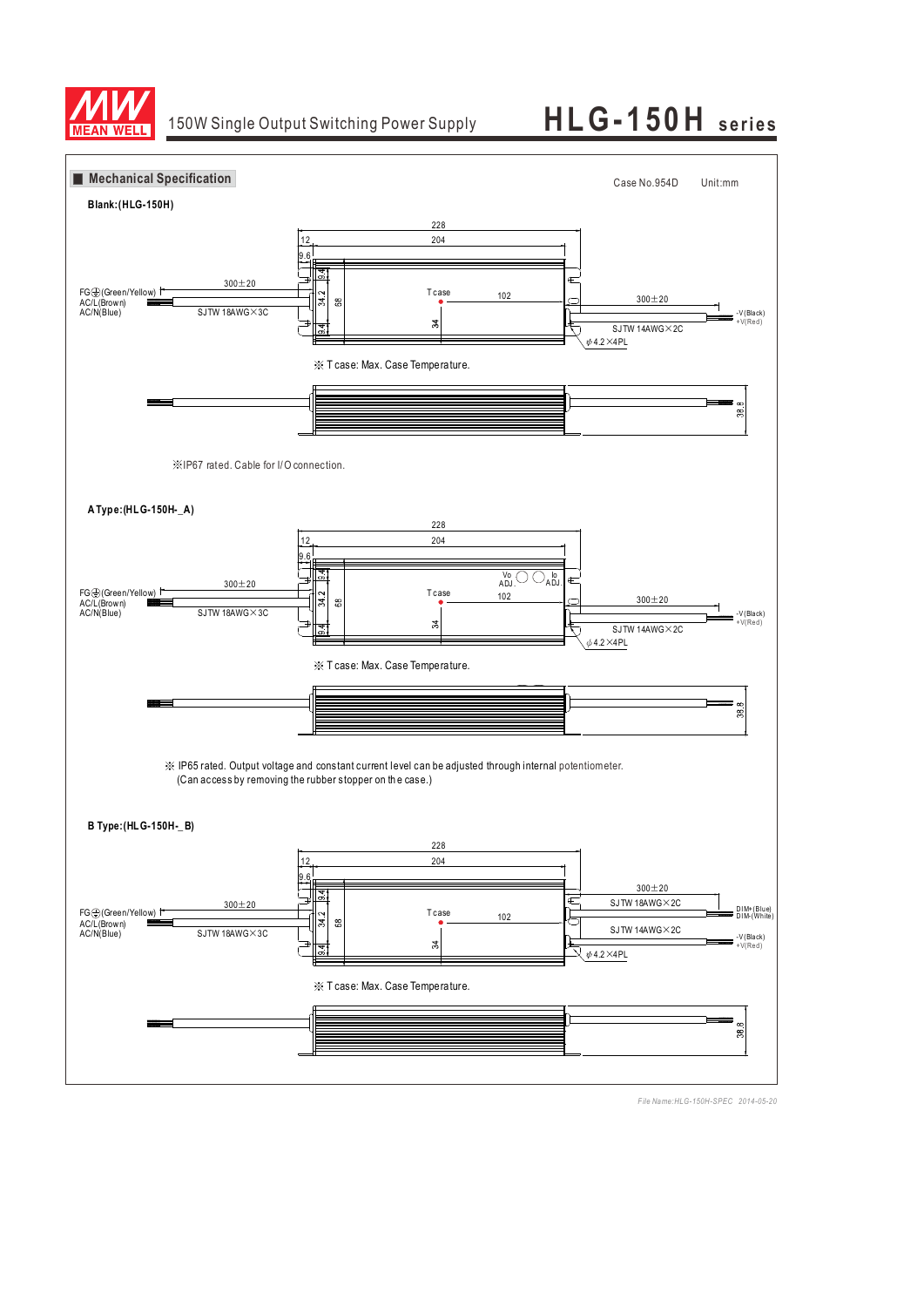

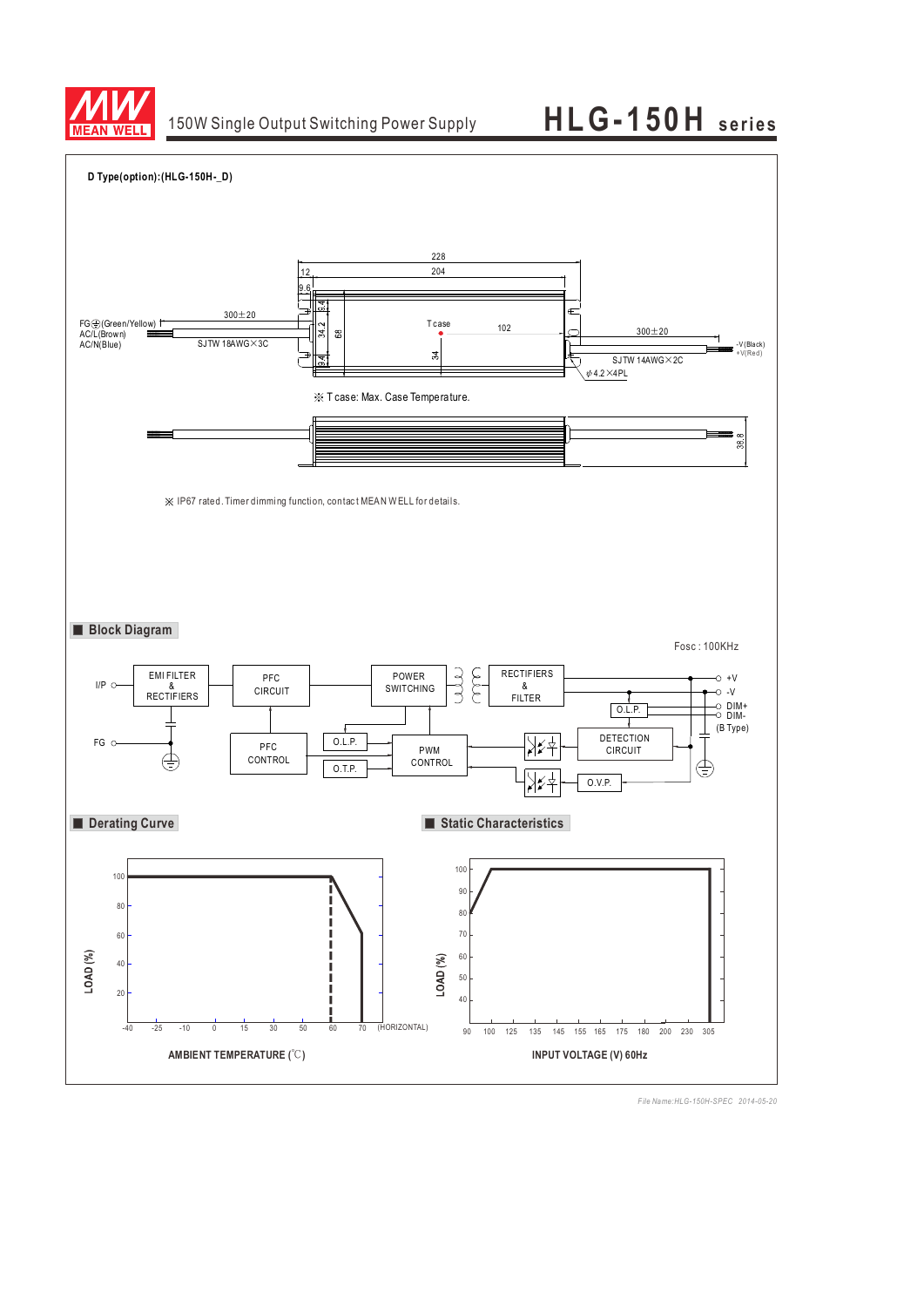

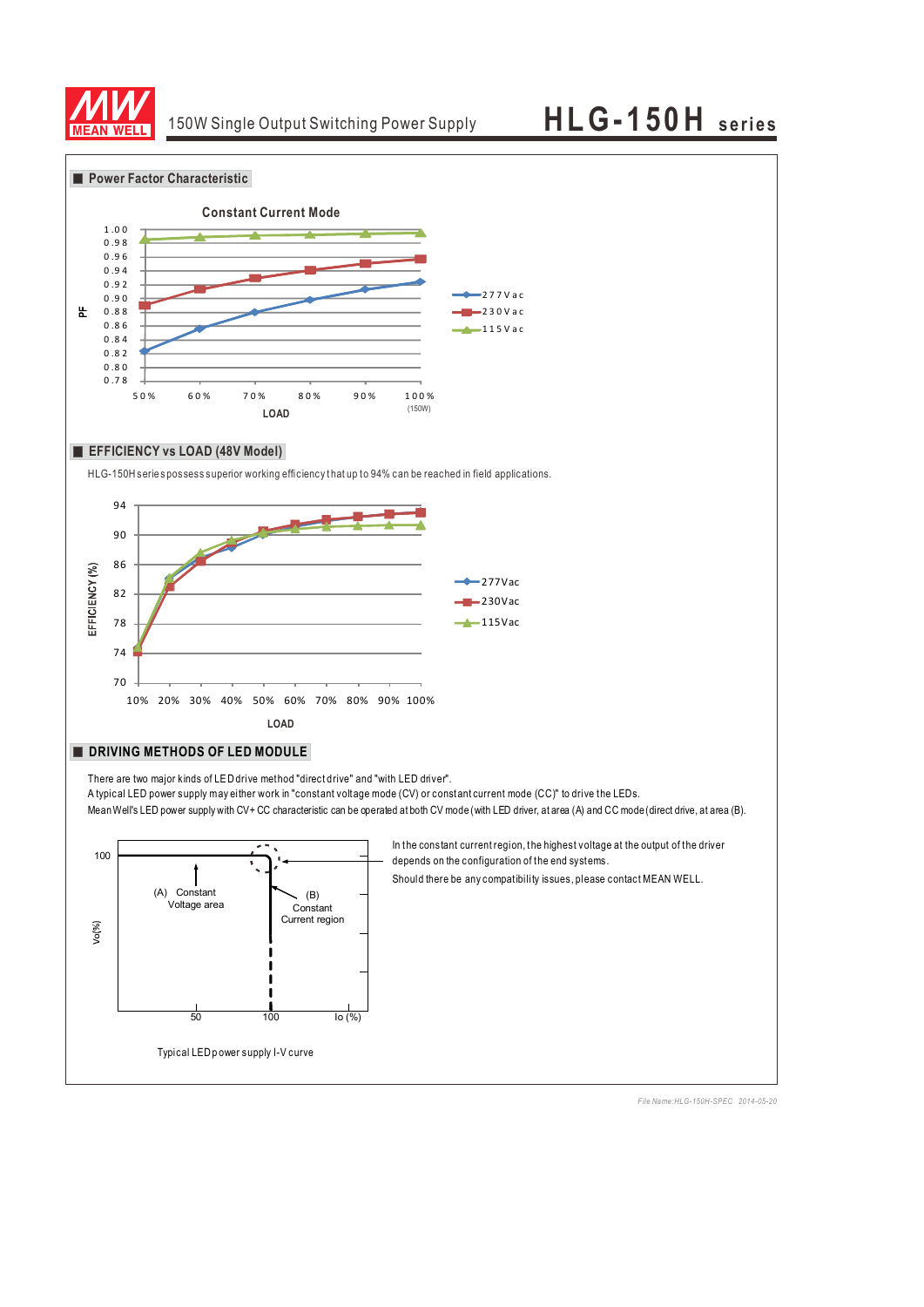

| FG <sup>(</sup> C)(Green/Yellow)<br>AC/L(Brown)<br>AC/N(Blue) |                                                                                                                                                                                                                                                                                                                            |                |                                                                                                         |             | <b>HLG-150H</b>                       |                               |               |                 |                             |                                    |                          |             |  | DIM+(Blue)<br>DIM-(White)<br>-V(Black)<br>$+V(Red)$                                                                                                  |
|---------------------------------------------------------------|----------------------------------------------------------------------------------------------------------------------------------------------------------------------------------------------------------------------------------------------------------------------------------------------------------------------------|----------------|---------------------------------------------------------------------------------------------------------|-------------|---------------------------------------|-------------------------------|---------------|-----------------|-----------------------------|------------------------------------|--------------------------|-------------|--|------------------------------------------------------------------------------------------------------------------------------------------------------|
|                                                               | $\%$ Built-in 3 in 1 dimming function, IP67 rated. Output constant current level can be adjusted through output cable by connecting a resistance or<br>1~10Vdc or 10V PWM signal between DIM+ and DIM-.<br>※ Please DO NOT connect "DIM-" to "-V".<br>※ Reference resistance value for output current adjustment (Typical) |                |                                                                                                         |             |                                       |                               |               |                 |                             |                                    |                          |             |  |                                                                                                                                                      |
| Resistance                                                    | Single driver                                                                                                                                                                                                                                                                                                              | 10K $\Omega$   | 20K $\Omega$                                                                                            | $30K\Omega$ | 40K $\Omega$                          | 50K $\Omega$                  | 60K $\Omega$  | $70K\Omega$     | 80K $\Omega$                | 90K $\Omega$                       | 100K $\Omega$            | <b>OPEN</b> |  |                                                                                                                                                      |
| value                                                         | Multiple drivers<br>(N=driver quantity for synchronized<br>dimming operation)                                                                                                                                                                                                                                              |                | 10K $\Omega$ N   20K $\Omega$ N   30K $\Omega$ /N   40K $\Omega$ /N   50K $\Omega$ /N   60K $\Omega$ /N |             |                                       |                               |               | 70K $\Omega$ /N | 80K Ω /N                    | 90K $\Omega$ /N 100K $\Omega$ /N   |                          |             |  |                                                                                                                                                      |
|                                                               | Percentage of rated current                                                                                                                                                                                                                                                                                                | 10%            | 20%                                                                                                     | 30%         | 40%                                   | 50%                           | 60%           | 70%             | 80%                         | 90%                                | 100%                     | 95%~108%    |  |                                                                                                                                                      |
|                                                               | $\frac{36}{25}$ 1 ~ 10V dimming function for output current adjustment (Typical)                                                                                                                                                                                                                                           |                |                                                                                                         |             |                                       |                               |               |                 |                             |                                    |                          |             |  |                                                                                                                                                      |
| Dimming value                                                 |                                                                                                                                                                                                                                                                                                                            | 1 <sub>V</sub> | 2V                                                                                                      | 3V          | 4V                                    | 5V                            | 6V            | 7V              | 8V                          | 9V                                 | 10 <sub>V</sub>          | <b>OPEN</b> |  |                                                                                                                                                      |
|                                                               | Percentage of rated current                                                                                                                                                                                                                                                                                                | 10%            | 20%                                                                                                     | 30%         | 40%                                   | 50%                           | 60%           | 70%             | 80%                         | 90%                                | 100%                     | 95%~108%    |  |                                                                                                                                                      |
|                                                               | ※ 10V PWM signal for output current adjustment (Typical): Frequency range : 100Hz ~ 3KHz                                                                                                                                                                                                                                   | 10%            | 20%                                                                                                     | 30%         |                                       | 50%                           | 60%           |                 | 80%                         | 90%                                | 100%                     | <b>OPEN</b> |  |                                                                                                                                                      |
| Duty value                                                    | Percentage of rated current                                                                                                                                                                                                                                                                                                | 10%            | 20%                                                                                                     | 30%         | 40%<br>40%                            | 50%                           | 60%           | 70%<br>70%      | 80%                         | 90%                                | 100%                     | 95%~108%    |  |                                                                                                                                                      |
| N FG                                                          | L<br>Ċ                                                                                                                                                                                                                                                                                                                     | Relay          |                                                                                                         |             | Switch                                |                               | Adjuster<br>ò |                 |                             |                                    | 10K~100K Ohms resistance |             |  |                                                                                                                                                      |
|                                                               | $\circ$                                                                                                                                                                                                                                                                                                                    |                |                                                                                                         |             |                                       |                               |               |                 |                             | 1~10V DC Voltage<br>10V PWM Signal |                          |             |  |                                                                                                                                                      |
| Green/<br>Yellow                                              | o ⊕<br>o AC/L<br><b>Brown</b>                                                                                                                                                                                                                                                                                              |                | <b>HLG-150H</b><br><b>B</b> Type                                                                        |             | DIM+ O<br>DIM- O<br>$V(-)$<br>$\circ$ | Blue<br>White<br><b>Black</b> |               |                 |                             |                                    |                          |             |  |                                                                                                                                                      |
|                                                               | ວ AC/N<br>Blue                                                                                                                                                                                                                                                                                                             |                |                                                                                                         |             | $V(+)$<br>$\circ$                     | Red                           |               |                 | <b>LED Lighting Fixture</b> |                                    |                          |             |  |                                                                                                                                                      |
|                                                               |                                                                                                                                                                                                                                                                                                                            |                | Using a switch and relay can turn ON/OFF the lighting fixture.                                          |             |                                       |                               |               |                 |                             |                                    |                          |             |  | 1. Output constant current level can be adjusted through output cable by connecting a resistance or 1~10Vdc or 10V PWM signal between DIM+ and DIM-. |